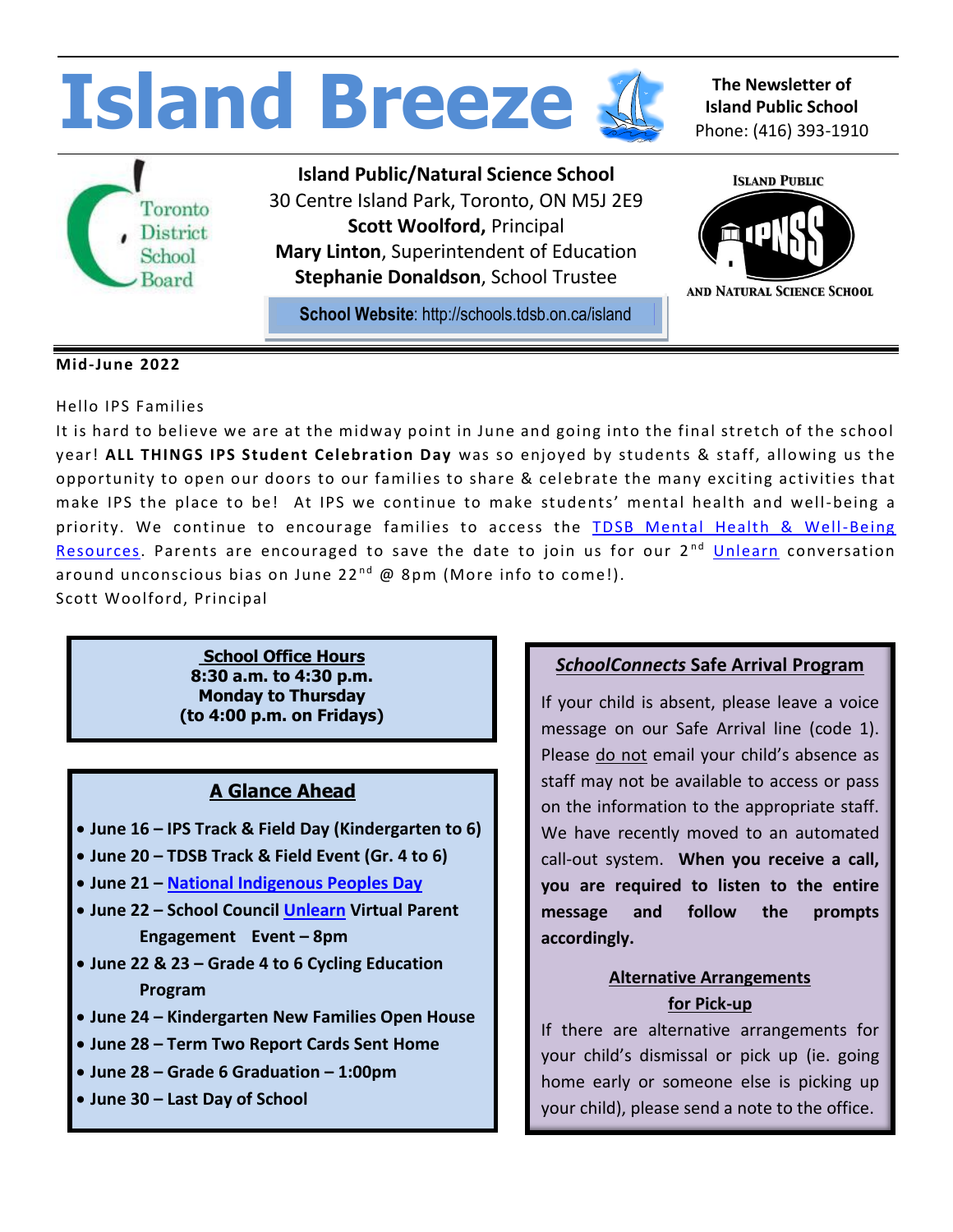

**Students from Kindergarten to Grade 6 will participate in planned outdoor track & field activities in the afternoon. This will provide IPS students an opportunity to try the many different sporting events that track and field offers.** *Families wishing to join us and cheer on the student athletes are welcome to take the 12:30pm ferry to Centre Island and walk to school.* **Contact the school for further information** ☺

# **June is Pride Month**

**June is Pride Month at the TDSB! It's an opportunity to celebrate diversity and raise awareness among all staff and students about the rich culture and history of our 2SLGBTQIA+ community. At IPS we raised the Pride Flag on June 1st to celebrate along-side the TDSB. Please [click](https://www.youtube.com/watch?v=7meJ-sGnDGI) here to view a Happy Pride message from TDSB Director of Education, Colleen Russell-Rawlins.**